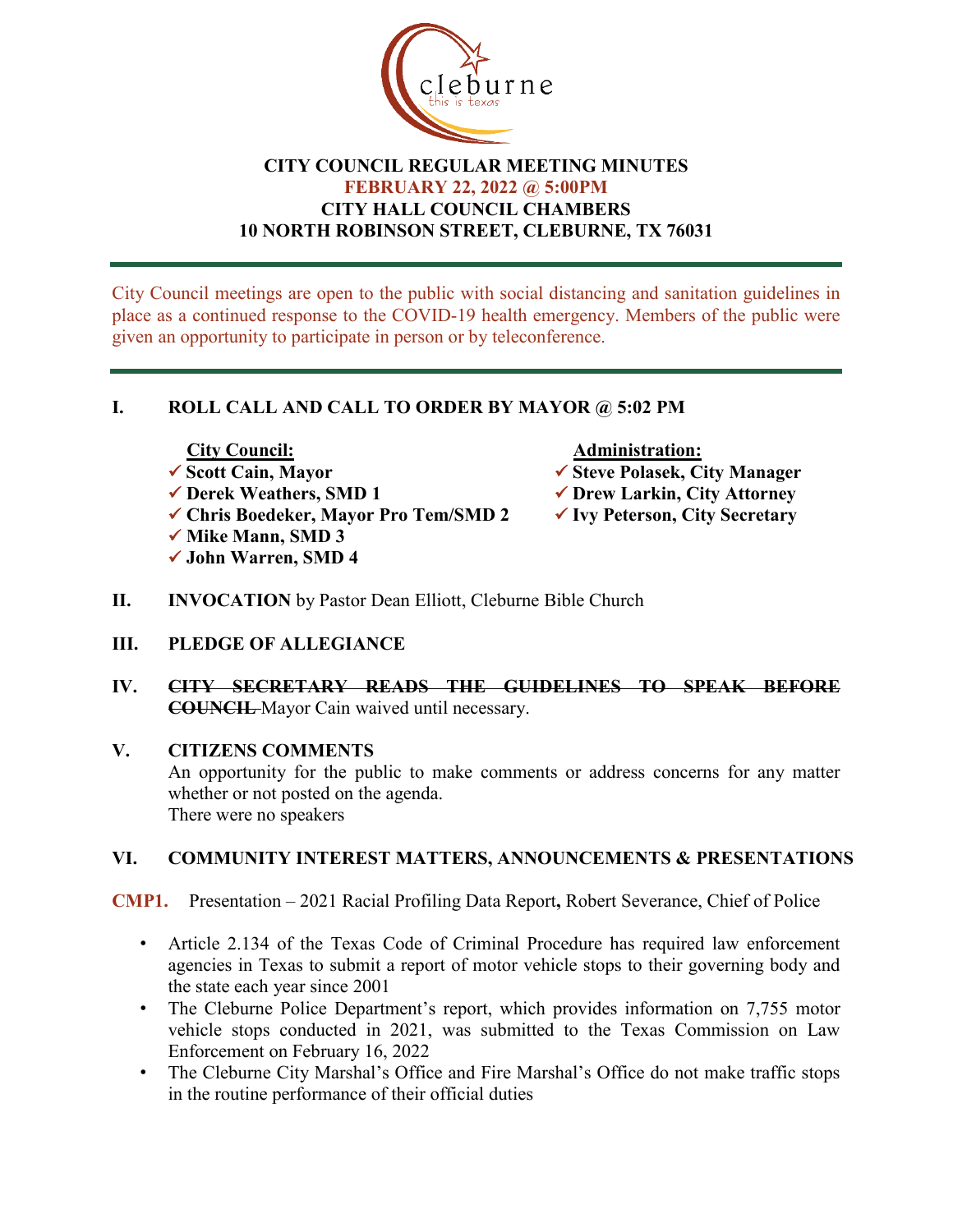- Racial Profiling means a law enforcement-initiated action based on an individual's race, ethnicity, or national origin rather than on the individual's behavior or on information identifying the individual as having engaged in criminal activity (CCP 3.05)
- Racial Profiling is illegal and strictly prohibited

The Policy on Racial Profiling was reviewed as well as public education about the complaint process, including contact information.

# **CONSENT AGENDA**

All of the following items on the Consent Agenda are considered to be routine and selfexplanatory by the Council and was enacted with one motion.

# **MN1. CONSIDER MINUTES FOR THE FEBRUARY 8, 2022 REGULAR COUNCIL MEETING.**

## **RS1. RS02-2022-22 CONSIDER A RESOLUTION CONSENTING TO THE EXTENSION OF THE DECLARATION OF LOCAL DISASTER UNTIL MARCH 8, 2022.**

Presented by: Steve Polasek, City Manager

Summary: On March 23, 2020, the Mayor executed a Declaration of Local Disaster ("Declaration") for the City of Cleburne pursuant to Section 418.108(a) of the Texas Government Code, which was for a period of seven days. In accordance with 418.108(b) of the Texas Government Code and following Governor Greg Abbott's executive orders, the City Council has approved extensions to said Declaration, and continues to take actions to promote health and safety, and suppress the spread of COVID-19 in the community. This resolution for your consideration is to extend the existing Declaration to the next regular council meeting date of March 8, 2022 at 11:59 p.m. central standard time.

# **OR1. OR02-2022-15 CONSIDER AN ORDINANCE AMENDING THE ANNUAL BUDGET FOR FISCAL YEAR OCTOBER 1, 2021 TO SEPTEMBER 30, 2022 (#3) BY APPROPRIATING \$30,000 FOR THE DOWNTOWN BUILDING REHABILITATION INCENTIVE PROGRAM.**

Presented by: Rhonda Daugherty, Director of Finance

Summary: The Economic Development Division desires to increase appropriations in Other Services (01-40-8699) in the amount of \$30,000 for the Downtown Building Rehabilitation Incentive Program in Fiscal Year 2022. The purpose is to amend the General Fund budget from Fund Balance Reserves to add the appropriation for this expenditure.

# **RS2. RS02-2022-23 CONSIDER A RESOLUTION AUTHORIZING A 380 AGREEMENT WITH BASILEIA LLC, REPRESENTED BY LUIZ AND MARTA OLIVEIRA UNDER THE TERMS OF THE DOWNTOWN BUILDING REHABILITATION MATCHING INCENTIVE PROGRAM FOR**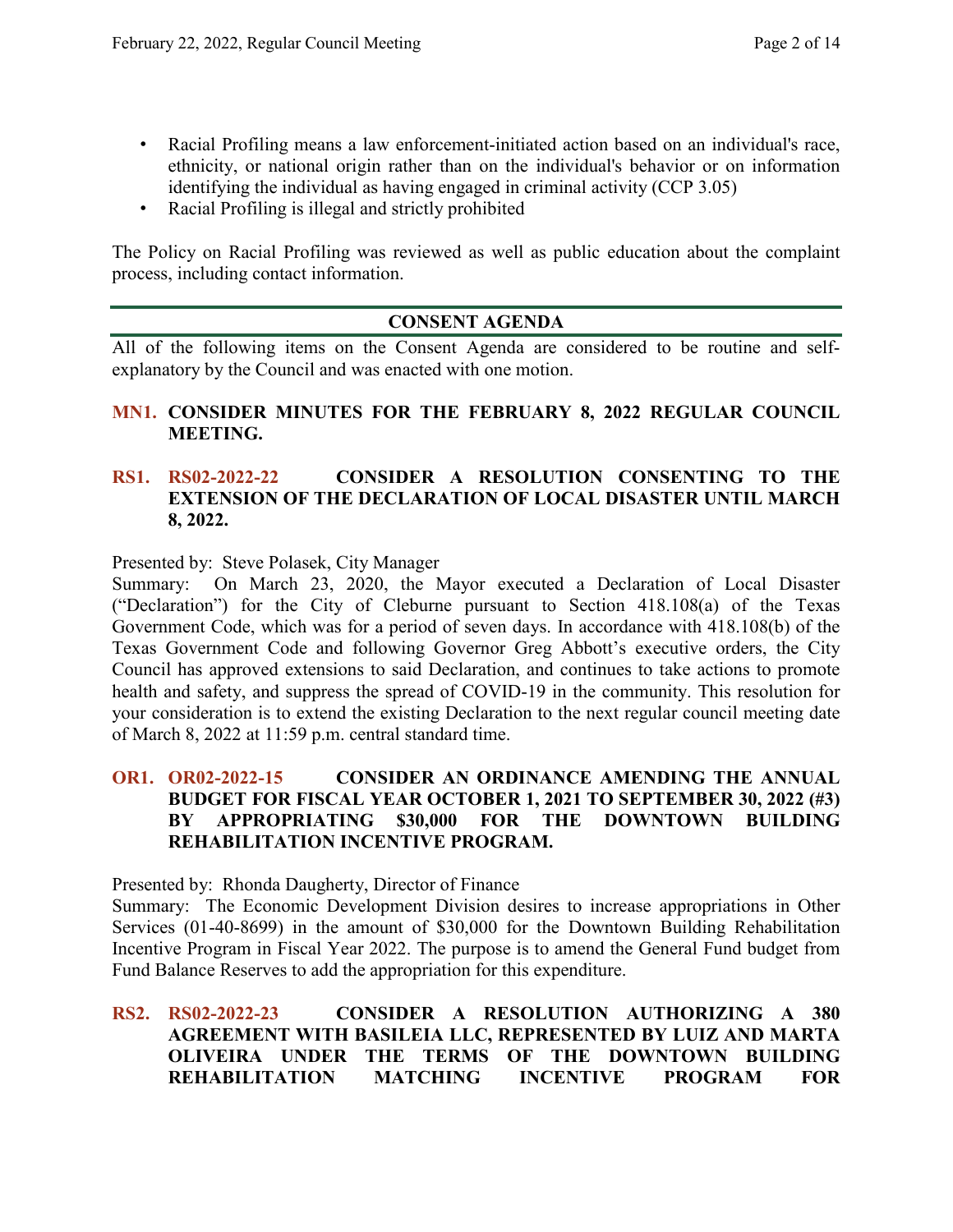## **IMPROVEMENTS TO PROPERTY LOCATED AT 216 EAST CHAMBERS STREET.**

Presented by: Grady Easdon, Economic Development Manager

Summary: Basileia, LLC has submitted an application under the terms of the City's Downtown Building Rehabilitation Matching Incentive Program seeking funding for upgrades and enhancements to their property located at 216 E. Chambers Street. Repairs and upgrades include:

- Remove and replace deteriorating grout on interior brick walls in garage area to enhance for retail space
- Replace existing HVAC unit with new high-efficiency HVAC unit

Under the terms of the Program, up to 50% of eligible project costs are reimbursable up to a maximum of \$25,000. Total cost of this project for improvements is \$14,069.00; therefore, \$7,035.00 would be the maximum match by the City. Should the budget amendment on this agenda be approved adding \$30,000 to the Program, there would be \$26,915.00 in remaining funds for other projects under the Program for the remainder of FY 2022.

## **RS3. RS02-2022-24 CONSIDER A RESOLUTION AUTHORIZING ACCEPTANCE OF GRANT FUNDS IN THE AMOUNT OF \$26,328.91 FOR TACTICAL VEST UPGRADES FROM THE OFFICE OF THE GOVERNOR-CRIMINAL JUSTICE DIVISION.**

Presented by: Brian Davenport, Police Department Lieutenant

Summary: This is to consider a Rifle Resistance Body Armor Grant Program Application to the Office of the Governor- Criminal Justice Division for \$26,328.91 to purchase 21 rifle resistant vests. The tactical vest upgrades will provide additional Level IV vests for officers. No matching funds are required.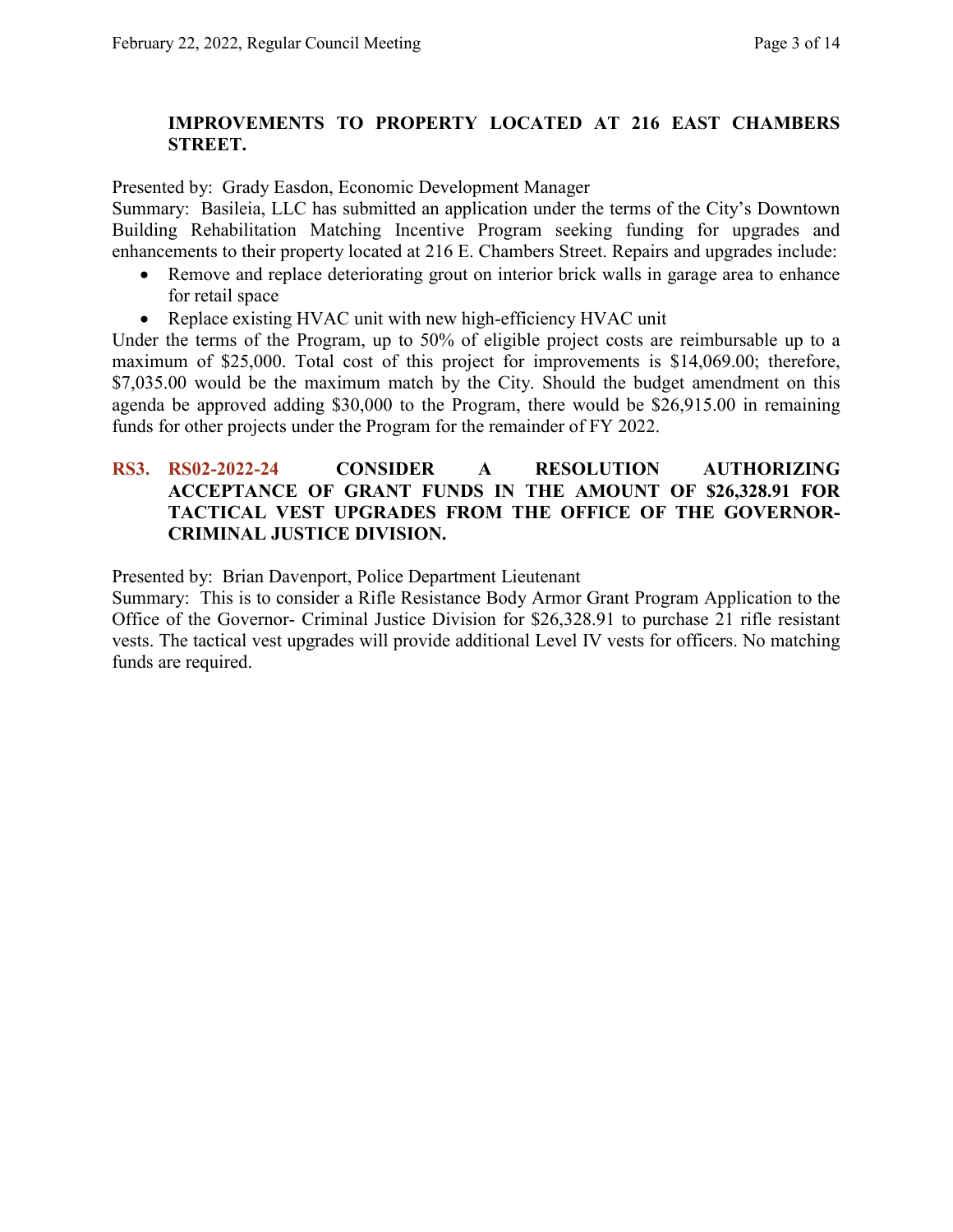## **RS4. RS02-2022-25 CONSIDER A RESOLUTION AUTHORIZING THE CITY MANAGER TO SUBMIT THE ENDO AND TEVA TX SUBDIVISION RELEASE FORMS AND OTHER NECESSARY DOCUMENTS TO THE STATE OF TEXAS FOR PARTICIPATION IN THE NATIONWIDE OPIOID SETTLEMENT AGREEMENTS.**

#### Presented by: Steve Polasek, City Manager

Summary: After years of negotiations, proposed Texas settlement agreements ("Settlements") have been reached that would resolve all opioid claims for Texas and its political subdivisions against pharmaceutical manufacturer Teva Pharmaceutical Industries Ltd.; Teva Pharmaceuticals USA, Inc. ("Teva USA"); Cupric Holding Co., Inc.; Teva Pharmaceutical Holdings Cooperative U.A.; Teva Pharmaceuticals Europe B.V.; Cephalon, Inc.; Watson Laboratories, Inc.; Actavis LLC; Actavis Pharma, Inc. f/k/a Watson Pharma, Inc.; Warner Chilcott Co., LLC; Actavis South Atlantic LLC; Actavis Elizabeth LLC; Actavis Mid Atlantic LLC; Actavis Totowa LLC; Actavis Kadian LLC; Actavis Laboratories UT, Inc. f/k/a Watson Laboratories Inc.-Salt Lake City; Actavis Laboratories FL, Inc. f/k/a Watson Laboratories, Inc.-Florida; and Anda, Inc. ("Teva"), and Endo Health Solutions Inc., Endo Pharmaceuticals Inc., Endo International plc, Par Pharmaceutical, Inc., and Par Pharmaceutical Companies, Inc. ("Endo").

The proposed Settlement with Teva requires them to pay \$225 million (the "Settlement Amount") to Texas and its political subdivisions. Of the Settlement Amount, \$150 million is to be a direct monetary payment, of which approximately \$131.5 million is earmarked for use by Texas and its subdivisions to remediate and abate the impacts of the opioid crisis. As part of the settlement, Teva will also provide \$75 million worth of generic Narcan to the State of Texas for use by local law enforcement and medical personnel to provide lifesaving intervention for opioid overdoses.

The proposed Settlement with Endo requires them to pay \$63 million (the "Settlement Amount") to Texas and its political subdivisions. Of the Settlement Amount, approximately \$56 million is earmarked for use by Texas and its subdivisions to remediate and abate the impacts of the opioid crisis.

Both settlements also contain injunctive relief provisions governing the opioid marketing and sale practices at the heart of the opioid claims in the lawsuits. The subdivisions within Texas are entitled to decide whether they wish to participate in the settlement. Any subdivision that does not participate cannot directly share in any of the settlement funds.

## **OC1. CONSIDER AUTHORIZING EXPENDITURE OF FUNDS FOR THE GYMNASIUM AND BANQUET HALL FLOORING REPLACEMENT AT BOOKER T. WASHINGTON COMMUNITY AND RECREATION CENTER BY PONDER COMPANY, INC, FOR AN AMOUNT NOT TO EXCEED \$93,921; AS RECOMMENDED BY CLEBURNE 4B ECONOMIC DEVELOPMENT CORPORATION.**

Presented by: Aaron Dobson, Director of Parks & Recreation

Summary: This item calls for the replacement of the gymnasium and banquet hall flooring at the Booker T. Washington Community and Recreation Center. The current flooring in the gymnasium is aging and has various spots that do not allow for the bouncing of a basketball, and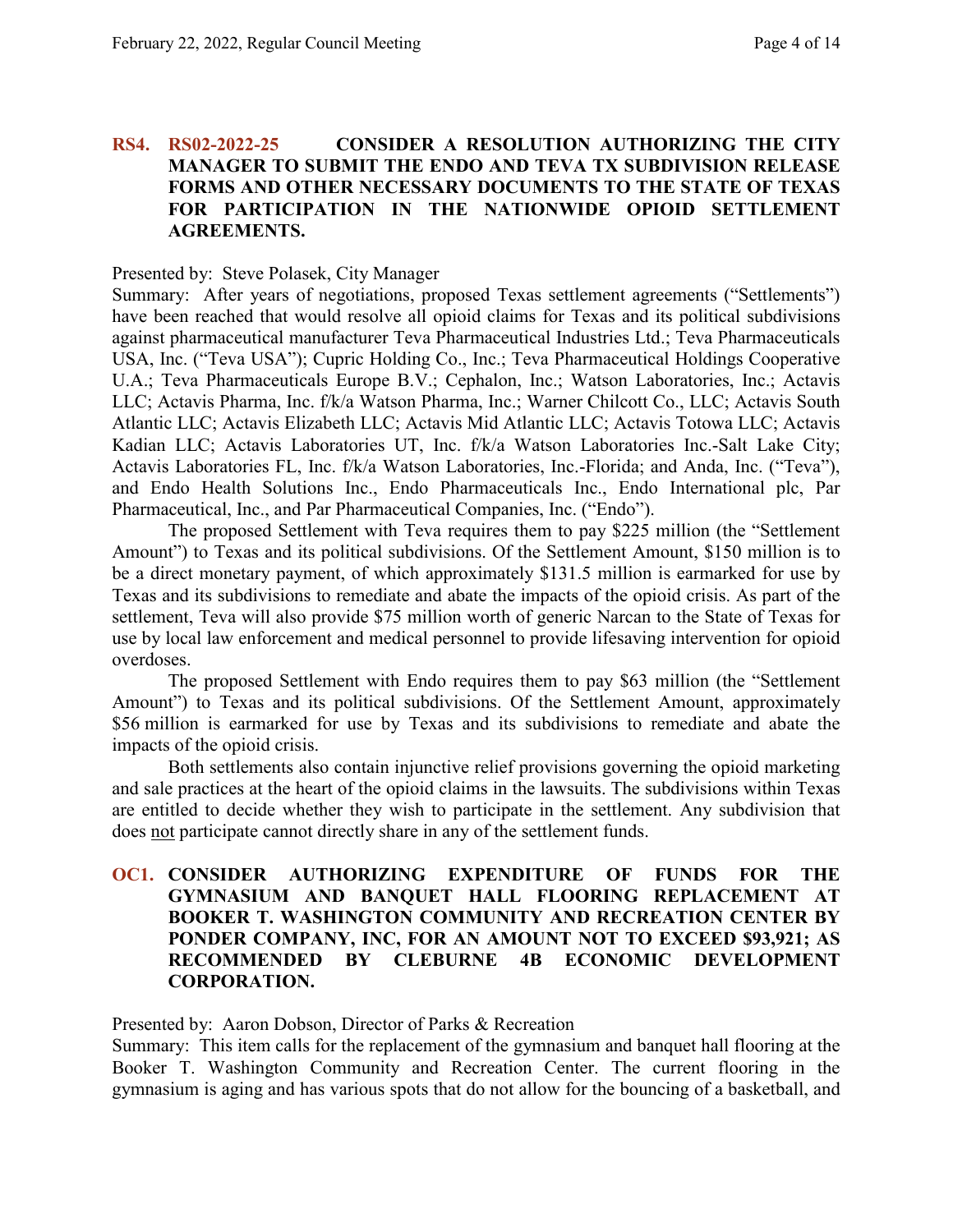the banquet hall flooring limits the flexibility of the use of the room. The improved flooring will allow the gymnasium to better serve athletic and recreation guests and allow for the banquet hall to meet the greater need of guests. Ponder Company, Inc. was awarded this project utilizing BuyBoard (r41-21) for an amount not to exceed \$93,921 (Gymnasium - \$77,346 and Banquet Hall - \$16,575). The 4B Economic Development Board of Directors considered and unanimously recommended this purchase at the February 10, 2022 meeting.

## **OC2. CONSIDER AUTHORIZING EXPENDITURE OF FUNDS FOR THE INTERIOR PAINTING AT BOOKER T. WASHINGTON COMMUNITY AND RECREATION CENTER BY DHC TEXAS CONSTRUCTION, RESTORATION AND REPAIR FOR AN AMOUNT NOT TO EXCEED \$38,190; AS RECOMMENDED BY THE 4B ECONOMIC DEVELOPMENT CORPORATION.**

Presented by: Aaron Dobson, Director of Parks & Recreation

Summary: This item is to re-paint interior rooms at the Booker T. Washington Community and Recreation Center, including the gym, weight room, banquet hall, cardio room, foyer, hallway walls and front doors. This does not include the kitchen or bathrooms at this time. The facility has not been professionally painted since the opening of the facility. DHC Company, was awarded this project utilizing TIPS (200201) for an amount not to exceed \$38,190. The 4B Economic Development Board of Directors considered and unanimously recommended this purchase at the February 10, 2022 meeting.

# **OC3. CONSIDER AUTHORIZING EXPENDITURE OF FUNDS FOR THE TURF CHEMICAL MAINTENANCE AT THE SPORTS COMPLEX BY TEXAS MULTI-CHEM FOR AN AMOUNT NOT TO EXCEED \$31,740; AS RECOMMENDED BY THE 4B ECONOMIC DEVELOPMENT CORPORATION.**

Presented by: Aaron Dobson, Director of Parks & Recreation

Summary: This item calls for Texas Multi-Chem to oversee the application of post emergent, pre-emergent, ant control, and fertilizer (15-5-10) on two occasions through the year. The specific fertilizer selected is based on soil samplings and will help provide safe and vibrant field conditions for guests. Texas Multi-Chem was awarded this program utilizing BuyBoard (611-20) for an amount not to exceed \$31,740. The 4B Economic Development Board of Directors considered and unanimously recommended this purchase at the February 10, 2022 meeting.

## **OR2. OR02-2022-16 CONSIDER AN ORDINANCE AMENDING CHAPTER 98: PARKS AND RECREATION, SECTION 98.027(A) SPLASH STATION ADMISSION FEES, FOR THE PURPOSE OF OMITTING FEE STRUCTURE FOR LIFEGUARD CERTIFICATION AND TESTING EFFECTIVE MARCH 1, 2022; AS RECOMMENDED BY THE 4B ECONOMIC DEVELOPMENT CORPORATION.**

Presented by: Aaron Dobson, Director of Parks & Recreation

Summary The American Red Cross oversees the training and certification of lifeguards and periodically updates the rates with limited advanced notification. In order to recover costs and utilize the updated rates for the various trainings offered at Splash Station, it is recommended the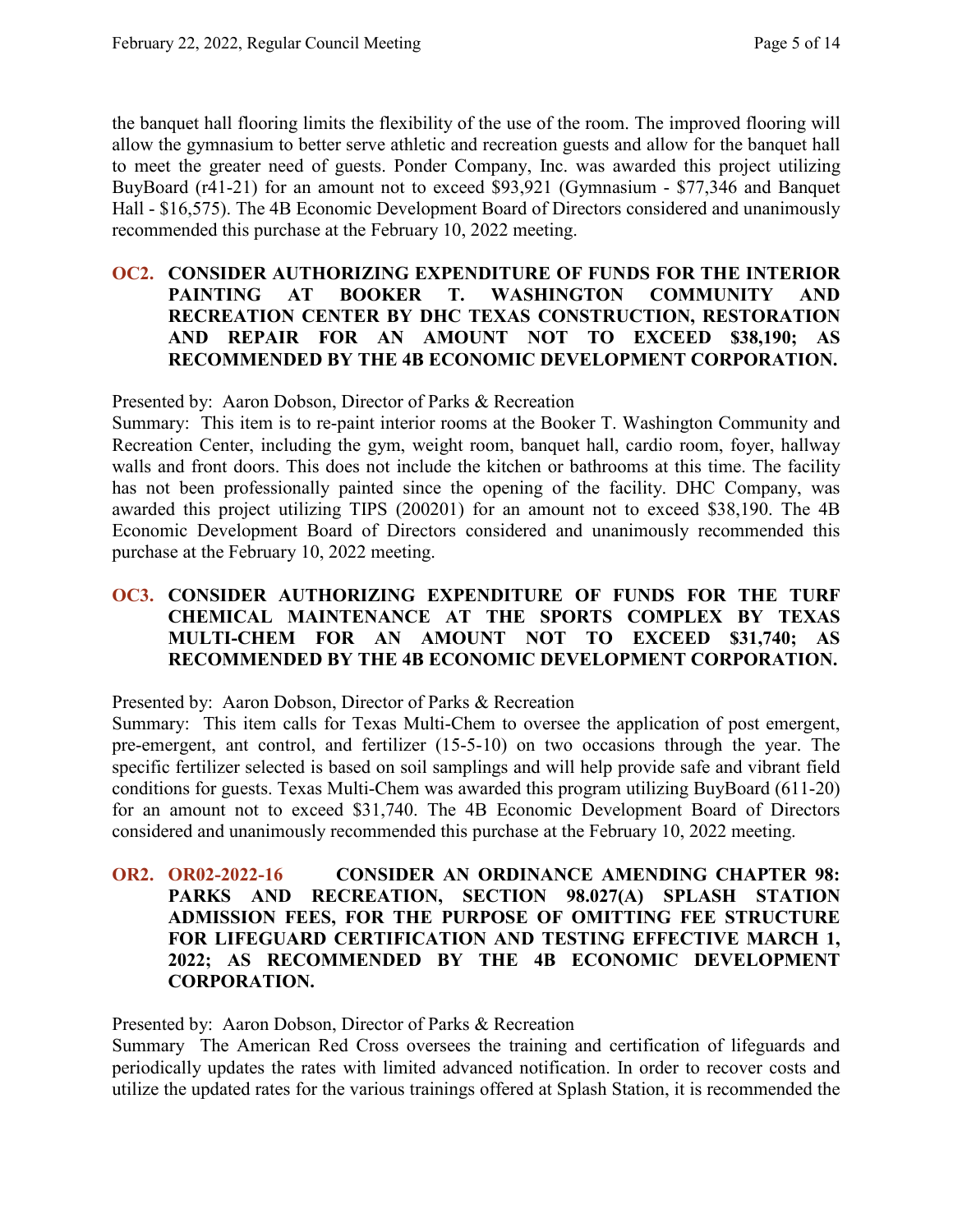subsections for "Water safety/first aid courses and certifications" and "Lifeguard testing for Splash Station employees only" be removed from the Code of Ordinances. The 4B Economic Development Board of Directors considered and unanimously recommended this purchase at the February 10, 2022 meeting.

# **OR3. OR02-2022-17 CONSIDER AN ORDINANCE ACCEPTING A QUITCLAIM DEED FOR THE PROPERTY KNOWN AS THE KIWANIS "SCOUT HUT" BUILDING LOCATED AT 100 MANSFIELD ROAD AND AUTHORIZE THE MAYOR TO EXECUTE ANY NECESSARY DOCUMENTS TO FINALIZE THE TRANSACTION.**

Presented by: Aaron Dobson, Director of Parks & Recreation

Summary: The Kiwanis "Scout Hut" sets on City property and has been utilized by the local Kiwanis group for many years as a storage location for their various events. On February 1, 2022 the Kiwanis board notified Cleburne Parks and Recreation of their intent to no longer claim the scout hut and relinquish the building to the City. On February 11, 2022 Kiwanis President Drew Stallings signed a Quitclaim for the scout hut.

# **RS5. RS02-2022-26 CONSIDER A RESOLUTION ADOPTING PREVAILING WAGE RATES FOR JOB CLASSIFICATIONS UTILIZED ON CONSTRUCTION CONTRACTS FOR THE CITY OF CLEBURNE.**

Presented by: Rhonda Daugherty, Director of Finance

Summary: Chapter 2258 of the Texas Government Code states that "A worker employed on a public work by or on behalf of the state or a political subdivision of the state shall be paid not less than the general prevailing rate of per diem wages for work of a similar character in the locality in which the work is performed; and not less than the general prevailing rate of per diem wages for legal holiday and overtime work." This agenda item is for council to adopt the prevailing wage rates as determined by the United States Department of Labor in accordance with the Davis-Bacon Act, and subsequent amendments, as the prevailing rates of per diem wages for job classifications utilized on construction contracts for roadway, drainage, water and sanitary sewer infrastructure and major street maintenance contracts in the City of Cleburne. Updated survey results for Johnson County, Texas are issued annually by the Department of Labor.

|                       |                 | <b>Motion</b> | <b>Second</b> | Ave                  | $\bf No$ | <b>Abstain</b> | <b>Absent</b> | <b>Result</b>         |
|-----------------------|-----------------|---------------|---------------|----------------------|----------|----------------|---------------|-----------------------|
|                       | <b>Weathers</b> |               |               | $\rm X$              |          |                |               | Approved as presented |
|                       | <b>Boedeker</b> |               |               |                      |          |                |               | Approved as amended   |
| Mann                  |                 |               |               |                      |          |                |               | Denied                |
| Warren                |                 |               |               |                      |          |                |               | Withdrawn             |
| Cain                  |                 |               |               |                      |          |                |               | Postponed until:      |
| <b>Motion Carried</b> |                 |               |               | <b>Motion Failed</b> |          |                |               | <b>Roll Call</b>      |

#### **MOTION: to approve as presented in its entirety**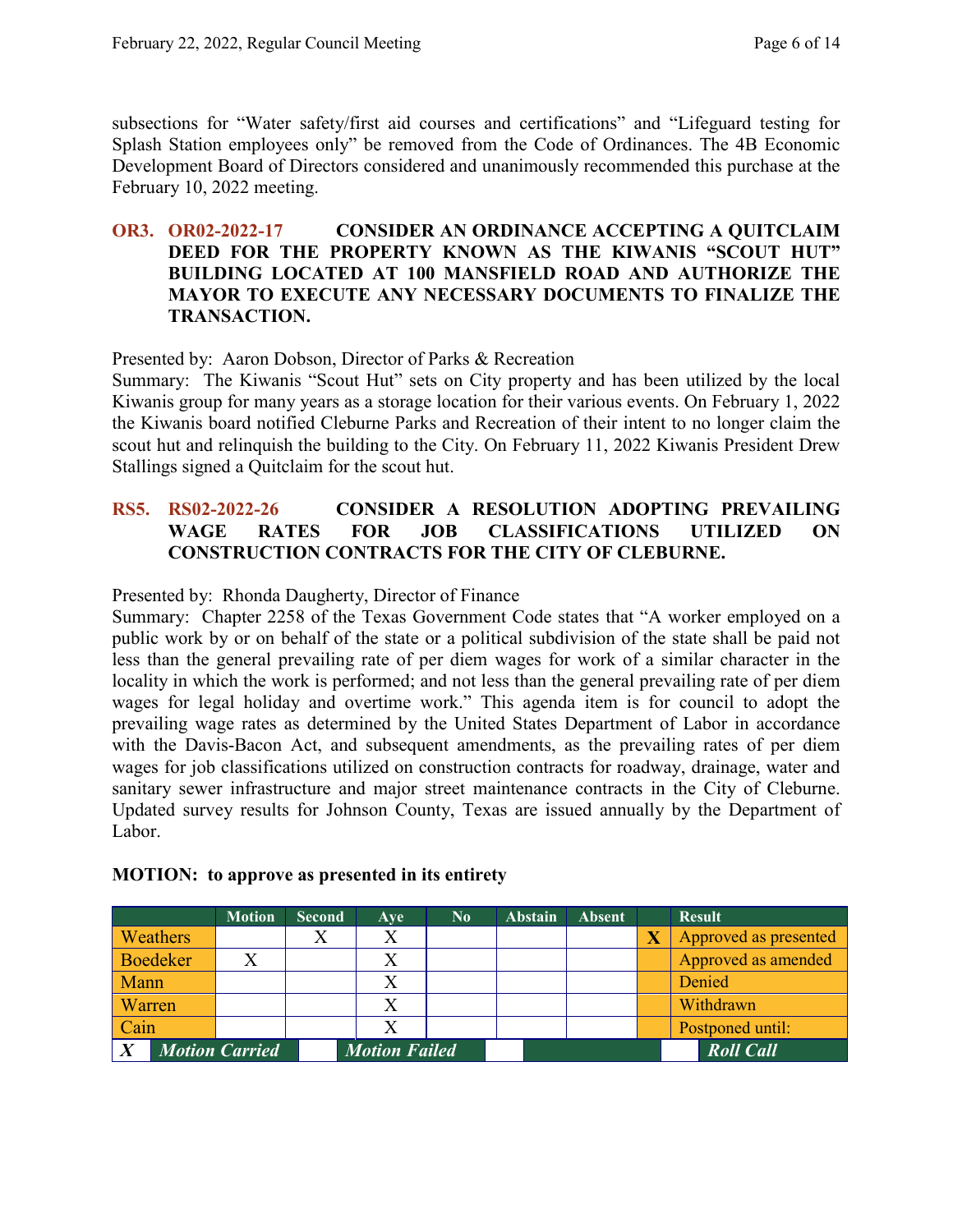# **ACTION AGENDA**

**RS6. RS02-2022-27 CONSIDER A RESOLUTION APPROVING THE PRELIMINARY PLAT OF BATES RIDGE ADDITION, FOR 375 SINGLE-FAMILY DETACHED RESIDENTIAL LOTS AND 15 OPEN SPACE LOTS, BEING ±84.797 ACRES, GENERALLY LOCATED APPROXIMATELY 1,700 FEET WEST OF NOLAN RIDGE DRIVE, BETWEEN WEST KILPATRICK AVENUE AND US HIGHWAY 67, AS REQUESTED BY BATES FARMS LP, REPRESENTED BY CLAYMOORE ENGINEERING, CASE PC22-001.**

Presented by: David Jones, Director of Community Development

Summary: The applicant is requesting approval of the preliminary plat for Bates Farms Addition, which consists of 375 single-family detached residential lots and 15 open space lots. The extension of Yellow Jacket Drive as a 60-foot minor collector road will be constructed as part of this development, connecting Kilpatrick Avenue and U.S. Highway 67.

The preliminary plat meets all of the minimum requirements as outlined in PD OR01- 2022-05 and Chapter 154 of the Code of Ordinances. The Planning and Zoning Commission considered this request at their February 14, 2022 meeting and recommended approval with a vote of 7-0.

Kyle Gill and Brad Bates were available in person should Council have any questions.

|                |                 | <b>Motion</b>         | <b>Second</b> | Ave                  | $\bf No$ | Abstain | Absent | <b>Result</b>         |
|----------------|-----------------|-----------------------|---------------|----------------------|----------|---------|--------|-----------------------|
|                | <b>Weathers</b> |                       |               |                      |          |         |        | Approved as presented |
|                | Boedeker        |                       |               |                      |          |         |        | Approved as amended   |
| Mann           |                 |                       |               |                      |          |         |        | Denied                |
| <b>Warren</b>  |                 |                       |               |                      |          |         |        | Withdrawn             |
| $\vert$ Cain   |                 |                       |               |                      |          |         |        | Postponed until:      |
| $\overline{X}$ |                 | <b>Motion Carried</b> |               | <b>Motion Failed</b> |          |         |        | <b>Roll Call</b>      |

#### **MOTION: to approve as presented**

**RS7. RS02-2022-28 CONSIDER A RESOLUTION APPROVING THE PRELIMINARY PLAT EXTENSION OF BAKER FARMS ADDITION, FOR 273 SINGLE-FAMILY DETACHED RESIDENTIAL LOTS AND 7 OPEN SPACE LOTS, BEING ±60.423 ACRES, GENERALLY LOCATED IN THE 1800 BLOCK OF WEST HENDERSON STREET, AS REQUESTED BY HSM BAKER FARMS LLC, REPRESENTED BY STEVE DONOSKY, CASE PC20-006.**

Presented by: David Jones, Director of Community Development

Summary: The applicant is requesting an extension for approval of the preliminary plat for Baker Farms Addition, a residential subdivision comprised of 271 single-family detached lots and seven (7) open space lots. The preliminary plat was originally approved by the City Council on March 24, 2020.

Section 154.022(O) of the Subdivision Ordinance states: *"Approval of the preliminary plat shall be valid for a period of 12 months from the date of approval, and the general terms*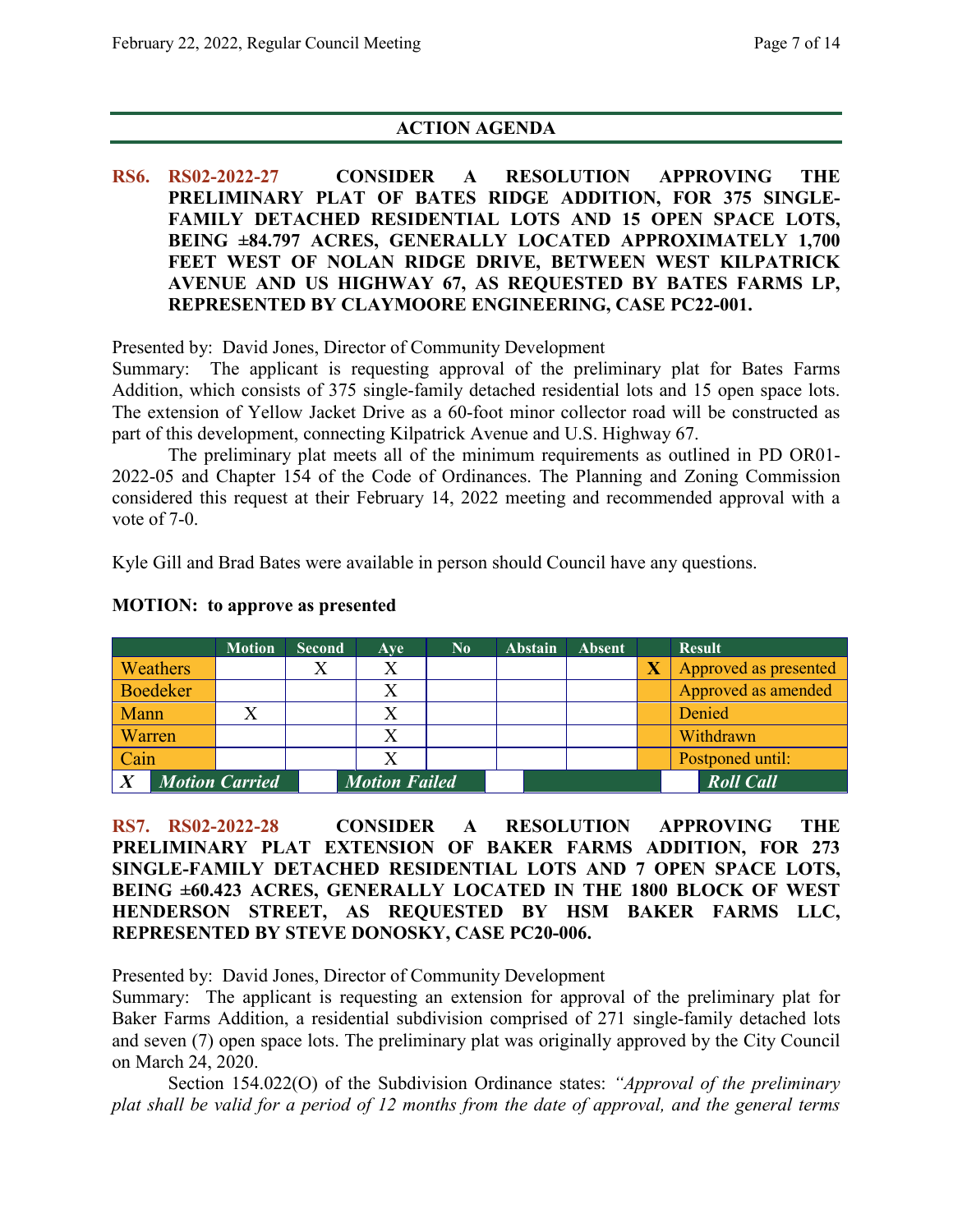*and conditions under which the approval was granted will not be changed. The approval of a preliminary plat shall expire unless a final plat is approved on any portion of the preliminary plat within the 12-month period. The validity of the preliminary plat is extended indefinitely after approval of a final plat of any portion of the preliminary plat. The Director of Public Works or his designated representative may grant one extension of the approval of a preliminary plat for a period of up to 12 months. Additional extensions beyond the initial 12-month extension may only be approved by City Council."*

On March 5, 2021, the applicant requested a 12-month extension for the preliminary plat in order to allow for the completion of the required engineering work associated with the development. On March 8, 2021, the Director of Public Works approved this request, allowing the extension for approval of the preliminary plat until March 24, 2022. The applicant received approval of the civil construction plans by the City's Engineering Department on May 28, 2021.

The applicant states that numerous delays have been experienced throughout this project. The development is currently under construction and rough excavation has been completed. The applicant anticipates construction activities to be completed for a final walk through in the 4th quarter of 2022 and the start of residential construction in the 1st quarter of 2023.

The applicant is requesting an additional 12-month extension from the City Council in order to finalize construction before submittal of the final plat. The City Council may grant the 12-month extension for the preliminary plat, to expire on March 24, 2023 if the final plat has not been approved by that date.

The preliminary plat meets all of the minimum requirements as outlined in PD OR01- 2020-10 and Chapter 154 of the Code of Ordinances

Drew Donosky was available via teleconference should the Council have any questions.

Councilman Weathers questioned why there was a delay in the project. Mr Donosky replied it was due to labor shortages, and the infrastructure would take about a year.

|                       |                 | <b>Motion</b> | <b>Second</b>        | Aye | $\bf No$ | <b>Abstain</b> | <b>Absent</b>    | <b>Result</b>         |
|-----------------------|-----------------|---------------|----------------------|-----|----------|----------------|------------------|-----------------------|
|                       | <b>Weathers</b> |               |                      |     |          |                |                  | Approved as presented |
|                       | <b>Boedeker</b> |               |                      |     |          |                |                  | Approved as amended   |
| Mann                  |                 |               |                      |     |          |                |                  | Denied                |
| Warren                |                 |               |                      |     |          |                |                  | Withdrawn             |
| Cain                  |                 |               |                      |     |          |                |                  | Postponed until:      |
| <b>Motion Carried</b> |                 |               | <b>Motion Failed</b> |     |          |                | <b>Roll Call</b> |                       |

# **MOTION: to approve as presented**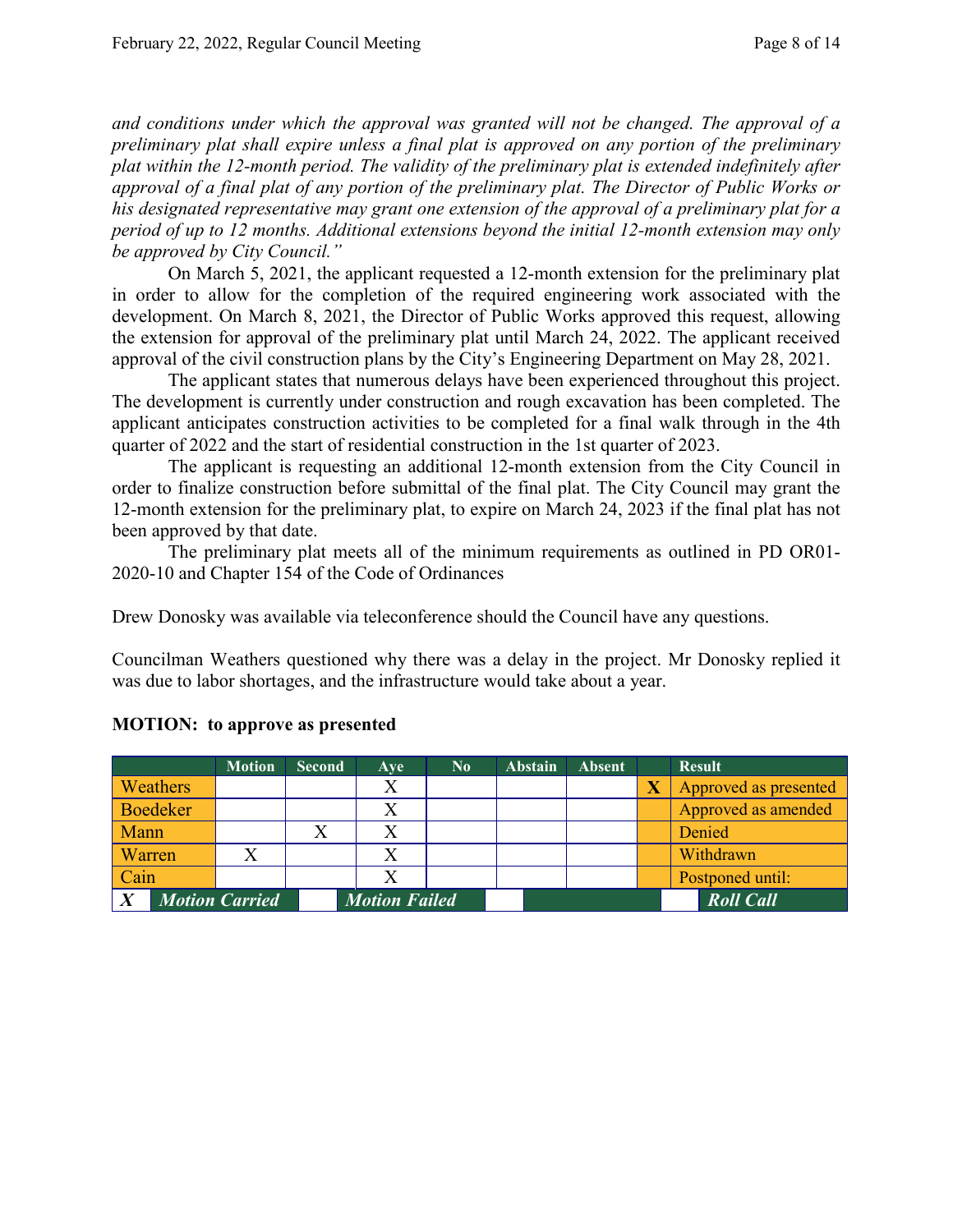## **OR4. OR02-2022-18 CONSIDER AN ORDINANCE APPROVING THE TEMPORARY USE OF HULEN PARK LOCATED AT 900 S HILLSBORO ST FOR "SPRING CARNIVAL" FROM APRIL 7, 2022 THRU APRIL 10, 2022. THIS SPECIAL EVENT DESCRIBED IN §155.58 TEMPORARY USES MEETS THE CRITERIA DEFINED IN THIS SECTION, AS REQUESTED BY CLEBURNE PERFORMING ARTS, LLC, REPRESENTED BY MAXINE AMMONS, CASE GC22-003.**

Presented by: David Jones, Director of Community Development

Summary: The applicant is requesting the Temporary Use of Hulen Park for the annual Spring Carnival, previously known as Spring Fest, described under §155.58: Temporary Uses and restrictions set by the Parks Board.

The Carnival will begin setting up on Tuesday, April 5, 2022 and will complete clean up on Monday, April 11, 2022. Spring Carnival will be held from Thursday, April 7, 2022 through Sunday, April 10, 2022. The hours of operation will be 10 a.m. to 10 p.m.

This item was presented to the Parks and Recreation Advisory Board on February 7, 2022. The Board approved the event with the following restrictions:

- All noise must be turned off by 8:00pm during on-site preparation; noise must be turned off by 10:00pm each night of the event.
- On sight electricity will not be available for this event.
- The sale of glass containers will be prohibited, as will any games/activities that utilize glass containers.
- In the event there are any leaks from the carnival equipment, they must be cleaned by proper OSHA standards.
- A \$2,500 deposit will be delivered to the Parks Administrative office one (1) week prior to the on-site preparation.
- Barring a natural event, the park should be cleaned and placed in the same condition as it was found by April 11, 2022 at 5:00 pm.
- A \$1,000 charge per day will be deducted from the deposit for each day the park is not ready; additional charges may be applied for further delays or damage.
- If not discussed above, this event must comply with all other City of Cleburne Parks  $\&$ Recreation Ordinances.

This item is being presented for City Council's approval for the annual Spring Carnival, as held in previous years. The Planning and Zoning Commission considered this request at their February 14, 2022 meeting and recommended approval with a vote of 7-0.

Maxine Ammons was available in person should the Council have any questions.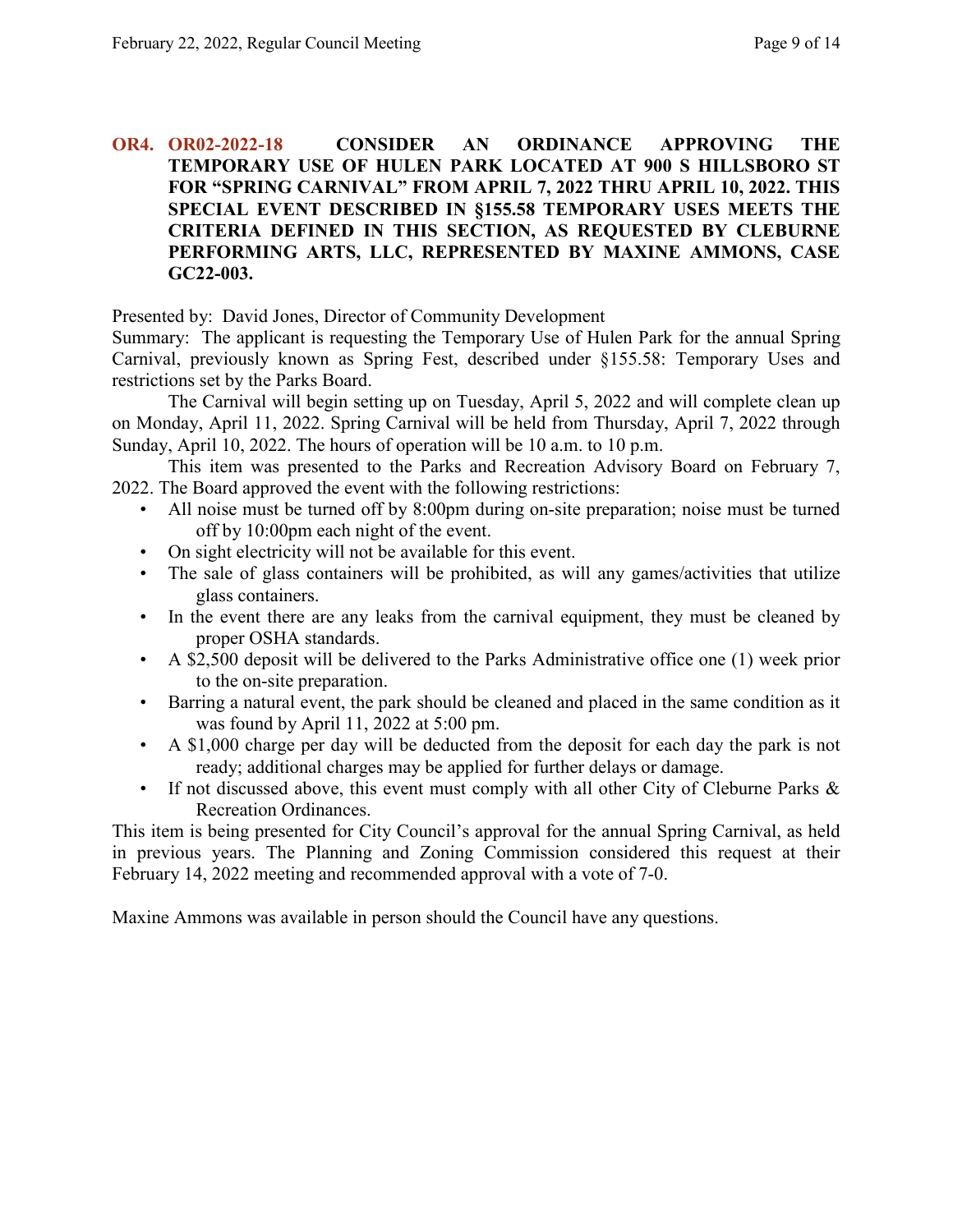|        |                 | <b>Motion</b>         | <b>Second</b> | Ave                  | $\bf No$ | <b>Abstain</b> | <b>Absent</b> | <b>Result</b>         |
|--------|-----------------|-----------------------|---------------|----------------------|----------|----------------|---------------|-----------------------|
|        | Weathers        | Х                     |               | X                    |          |                |               | Approved as presented |
|        | <b>Boedeker</b> |                       |               |                      |          |                |               | Approved as amended   |
| Mann   |                 |                       |               |                      |          |                |               | Denied                |
| Warren |                 |                       |               |                      |          |                |               | Withdrawn             |
| Cain   |                 |                       |               |                      |          |                |               | Postponed until:      |
|        |                 | <b>Motion Carried</b> |               | <b>Motion Failed</b> |          |                |               | <b>Roll Call</b>      |

**MOTION: to approve as presented including restrictions presented by the Parks and Recreation Advisory Board**

Presented by: David Jones, Director of Community Development

Summary: A petition for voluntary annexation has been filed with the City by the owner of approximately 107.33 acres, generally located on the north side of US Highway 67, on the east side of County Road 1123 and approximately 2,100 feet south of Woodard Avenue, contiguous to the City of Cleburne.

The applicant is requesting the property be annexed and become part of the City pursuant to Section 43.028 of the Texas Local Government Code. Pursuant to Section 43.0673 of the Texas Local Government Code, the City is required to hold one public hearing before it may initiate annexation proceedings for the property.

The subject property is located within the Sustainable Communities Districts, whose purpose is to encourage specialty residential enclaves where lots and buildings respond to the natural landscape. The territory hereinafter annexed into the City shall be classified under the "IH" – Interim Holding Districts. The applicant has indicated their intent to request rezoning of the property for a proposed single-family residential subdivision to be submitted at a later date.

Mr. Brandon Shelby was available in person should the Council have any questions.

Mayor opened the public hearing, there were no speakers and the public hearing was closed.

May Pro Tem Boedeker asked questions concerning whether this was contiguous annexation and if the water source would be provided by the City or by Johnson County Special Utility District. Mr. Jones confirmed that the annexation is contiguous and is adjacent to Buddy Stewart Park. Mr. Jones indicated the water service details are still in the works.

**OR5. OR02-2022-19** *\*PUBLIC HEARING\** **CONSIDER AN ORDINANCE APPROVING A SERVICE AGREEMENT WITH HMI CLEBURNE RV, LLC AND VOLUNTARY ANNEXATION FOR ±107.33 ACRES, LOCATED WITHIN A PORTION OF THE JACKSON COUNTY SCHOOL LAND SURVEY ABSTRACT NO. 435 AND THE J.M. GOLSTON SURVEY, ABSTRACT NO. 301, AND GENERALLY LOCATED ON THE NORTH SIDE OF US HIGHWAY 67, ON THE EAST SIDE OF COUNTY ROAD 1123 AND APPROXIMATELY 2,100 FEET SOUTH OF WOODARD AVENUE, AS REQUESTED BY HMI CLEBURNE RV, LLC, CASE GC22-001.**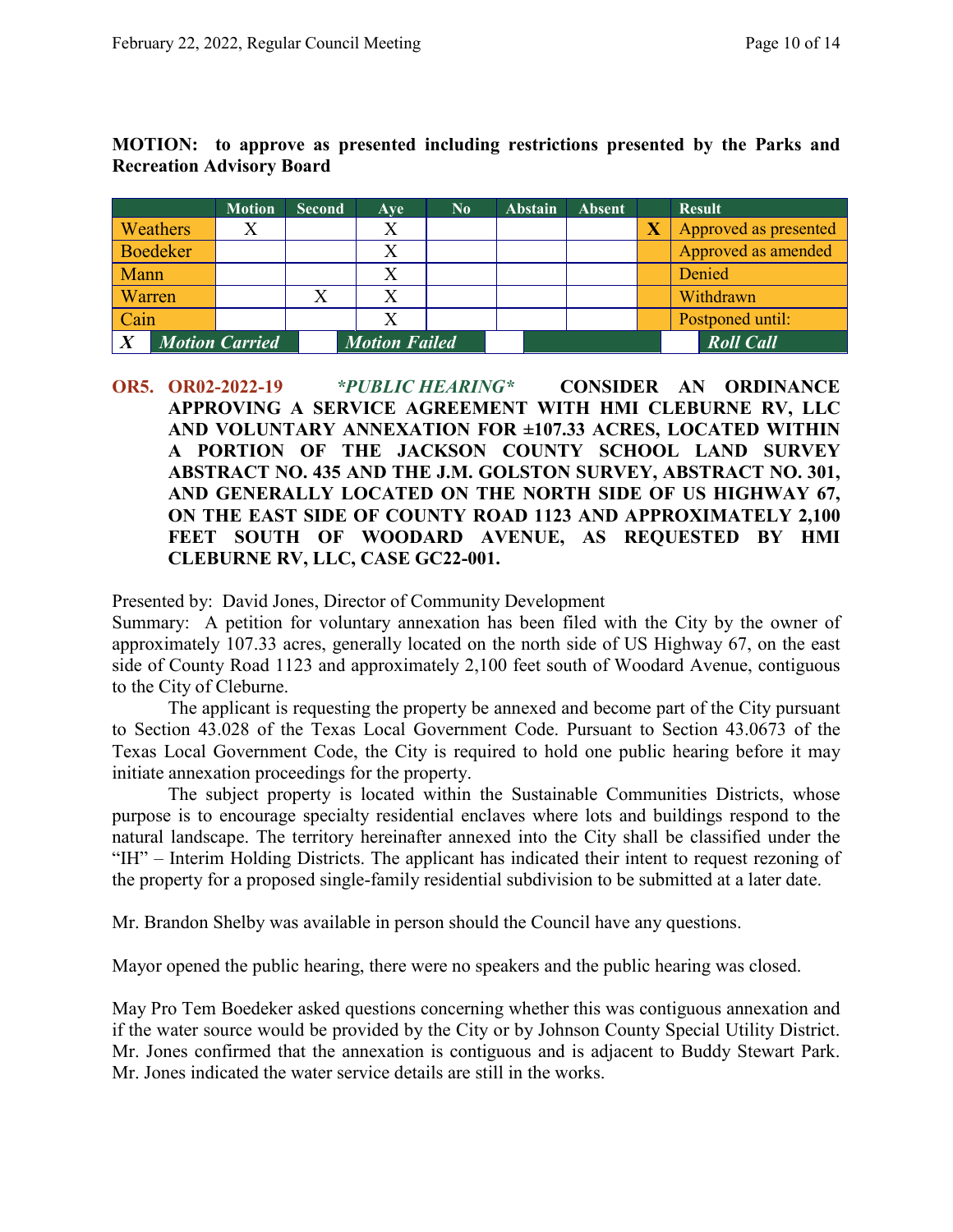|                 |  | <b>Motion</b>         | <b>Second</b> | Ave                  | $\bf No$ | <b>Abstain</b> | <b>Absent</b> | <b>Result</b>         |
|-----------------|--|-----------------------|---------------|----------------------|----------|----------------|---------------|-----------------------|
| <b>Weathers</b> |  |                       |               | X                    |          |                |               | Approved as presented |
| Boedeker        |  |                       |               |                      |          |                |               | Approved as amended   |
| <b>Mann</b>     |  |                       |               |                      |          |                |               | Denied                |
| Warren/         |  |                       |               |                      |          |                |               | Withdrawn             |
| Cain            |  |                       |               |                      |          |                |               | Postponed until:      |
| $\mathbf{v}$    |  | <b>Motion Carried</b> |               | <b>Motion Failed</b> |          |                |               | <b>Roll Call</b>      |

#### **MOTION: to approve the service agreement**

## **MOTION: to approve the voluntary annexation**

|                 | <b>Motion</b>         | <b>Second</b> | <b>Ave</b>           | $\bf No$ | <b>Abstain</b> | <b>Absent</b> | <b>Result</b>         |
|-----------------|-----------------------|---------------|----------------------|----------|----------------|---------------|-----------------------|
| <b>Weathers</b> |                       |               | X                    |          |                |               | Approved as presented |
| Boedeker        | X                     |               |                      |          |                |               | Approved as amended   |
| Mann            |                       |               |                      |          |                |               | Denied                |
| Warren          |                       |               |                      |          |                |               | Withdrawn             |
| Cain            |                       |               |                      |          |                |               | Postponed until:      |
|                 | <b>Motion Carried</b> |               | <b>Motion Failed</b> |          |                |               | <b>Roll Call</b>      |

# **OR6. OR02-2022-19** *\*PUBLIC HEARING\** **CONSIDER AN ORDINANCE REZONING ±0.24 ACRES FROM M1 (LIGHT INDUSTRIAL DISTRICT) TO SF-4 (SINGLE-FAMILY DWELLING DISTRICT), LOCATED AT 207 EVANS STREET, AS REQUESTED BY BAFCO LLC, CASE ZC22-002.**

Presented by: David Jones, Director of Community Development

Summary: The applicant has requested to rezone approximately 0.24 acres from M1 (Light Industrial District) to SF-4 (Single-Family District) for the property located at 207 Evans Street. The applicant has indicated their intent to rezone and replat the subject property for the construction of a single-family residence.

The Planning and Zoning Commission considered this request at their February 14, 2022 meeting and recommended approval with a vote of 7-0.

Mayor Cain opened the public hearing. There were no questions therefore the Mayor closed the public hearing.

Brian Fox BAFCO, LLC Representative was available in person for any questions Council may have.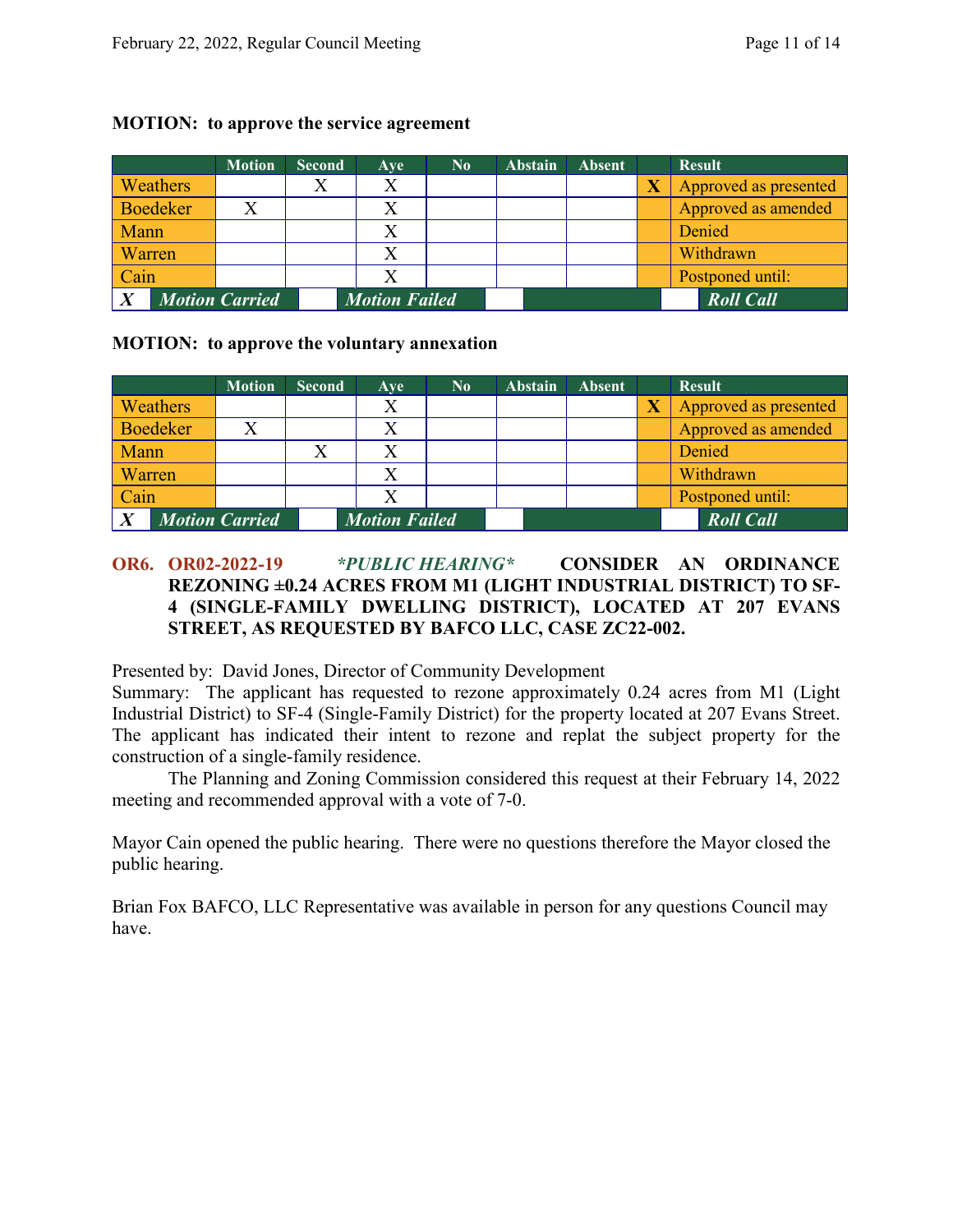#### **MOTION: to approve as presented**

|                                           |                 | <b>Motion</b> | <b>Second</b>        | Ave | $\bf No$ | <b>Abstain</b> | <b>Absent</b> |                  | <b>Result</b>         |
|-------------------------------------------|-----------------|---------------|----------------------|-----|----------|----------------|---------------|------------------|-----------------------|
|                                           | <b>Weathers</b> |               |                      |     |          |                |               |                  | Approved as presented |
|                                           | Boedeker        |               |                      |     |          |                |               |                  | Approved as amended   |
| <b>Mann</b>                               |                 |               |                      |     |          |                |               |                  | Denied                |
| <b>Warren</b>                             |                 |               |                      |     |          |                |               |                  | Withdrawn             |
| Cain                                      |                 |               |                      |     |          |                |               |                  | Postponed until:      |
| $\boldsymbol{X}$<br><b>Motion Carried</b> |                 |               | <b>Motion Failed</b> |     |          |                |               | <b>Roll Call</b> |                       |

# **OR7. OR02-2022-20** *\*PUBLIC HEARING\** **CONSIDER AN ORDINANCE AMENDING TITLE III: ADMINISTRATION, CHAPTER 30: CITY GOVERNMENT, SECTION 30.06: MASTER PLANS ADOPTED; BY ADOPTING THE 2022 MASTER THOROUGHFARE PLAN.**

Presented by: Jeremy Hutt, Director of Public Works

Summary: The Master Thoroughfare Plan (MTP) is a long-range planning document whose major objective is to identify transportation facilities needed to assure the orderly development of a roadway network that can adequately facilitate the safe movement of traffic as Cleburne continues to grow.

The City's previous MTP was completed in 2008, with minor updates made in 2017. On February 9, 2021, City Council approved a contract with Kimley-Horn and Associates to complete a comprehensive update to the City's MTP. The project is now complete and is being presented for adoption.

This project took a comprehensive look at recent and projected development, and reevaluated connectivity and roadway alignments in areas of current and future growth. Recommended roadway improvements, including new roadway recommendations, have been prioritized in Tier 1-3 levels, with program cost estimates provided for City budget and planning purposes.

The roadway cross sections have been updated to meet the City's vision of providing enhanced roadway corridors along major roads, with an increased focus on pedestrian activity and safety. Changes include increased parkway widths to accommodate trails, sidewalks, lighting and landscaping, when appropriate.

The MTP includes an evaluation of key intersections, with recommended improvements identified and prioritized. It also includes new Traffic Signal Design Guidelines, including standardized equipment details, which will increase efficiency and operation in that area. Other elements in the plan include general recommendations for addressing traffic calming, a section to address "legacy" roadways of substandard right-of-way widths that exist within the City, and other minor elements.

This final document is a collaboration of multiple efforts. Several updates have been provided to City Council throughout the process, including two (2) workshops with City Council. City Council and the Planning and Zoning Commission oversaw two (2) revisions made to the MTP in September 2021 at the request of developments, both of which have been incorporated into the final document. In addition, Childress Engineers provided a peer review of the final product, a benefit to the City due to their unique understanding of the community. The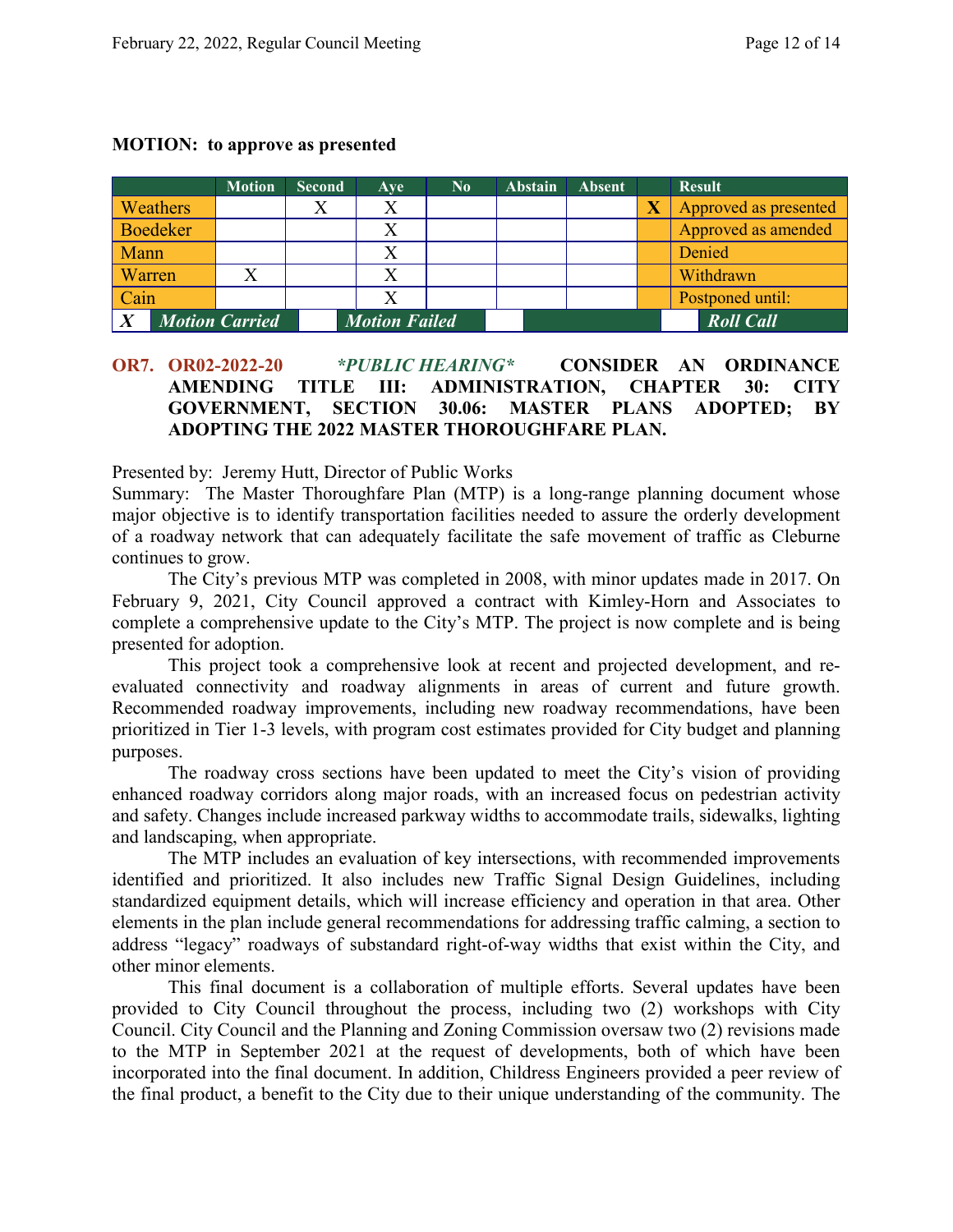end result is a better, more comprehensive planning document that will serve the City of Cleburne in the years ahead.

Nathan Chadwick with Kimley - Horn was present in person should the Council have any questions.

Childress Engineers provided a peer review and contributed to the final product.

Mayor Cain opened the public hearing, there were no speakers and the public hearing was closed.

Mayor Pro Tem Boedeker expressed appreciation for the mixed-use areas.

Councilman Weathers commented on the preparation for the coming growth.

Mayor Cain commented on staying ahead of the growth and maintaining the character of the community

#### **MOTION: to approve as presented**

|                       | <b>Motion</b> | <b>Second</b>        | Ave | $\bf No$ | <b>Abstain</b> | <b>Absent</b>    | <b>Result</b>         |
|-----------------------|---------------|----------------------|-----|----------|----------------|------------------|-----------------------|
| Weathers              |               |                      |     |          |                |                  | Approved as presented |
| <b>Boedeker</b>       |               |                      |     |          |                |                  | Approved as amended   |
| Mann                  |               |                      |     |          |                |                  | Denied                |
| Warren                |               |                      |     |          |                |                  | Withdrawn             |
| Cain                  |               |                      |     |          |                |                  | Postponed until:      |
| <b>Motion Carried</b> |               | <b>Motion Failed</b> |     |          |                | <b>Roll</b> Call |                       |

# **DISCUSSION & UPDATES**

**OC4.** Discuss and provide update on the American Rescue Plan (ARP)

Presented by: Rhonda Daugherty, Director of Finance

Discussion on the changes to the plan since last year and receiving direction from the council for use of the funds.

Cleburne will receive an allocation of approximately \$7.7M

- o 50% of funds distributed by the State of Texas within 30 days of receipt
	- $\geq$  \$3,877,230.64 Payment Received in August 2021
	- $>$  50% of funds distributed no sooner than 12 months later
- o Funds must be obligated no later than December 31, 2024
- o Funds must be fully distributed no later than December 31, 2026

Council's recommendation was to maintain the funding allocation intent as previous adopted in RS10-2021-137.